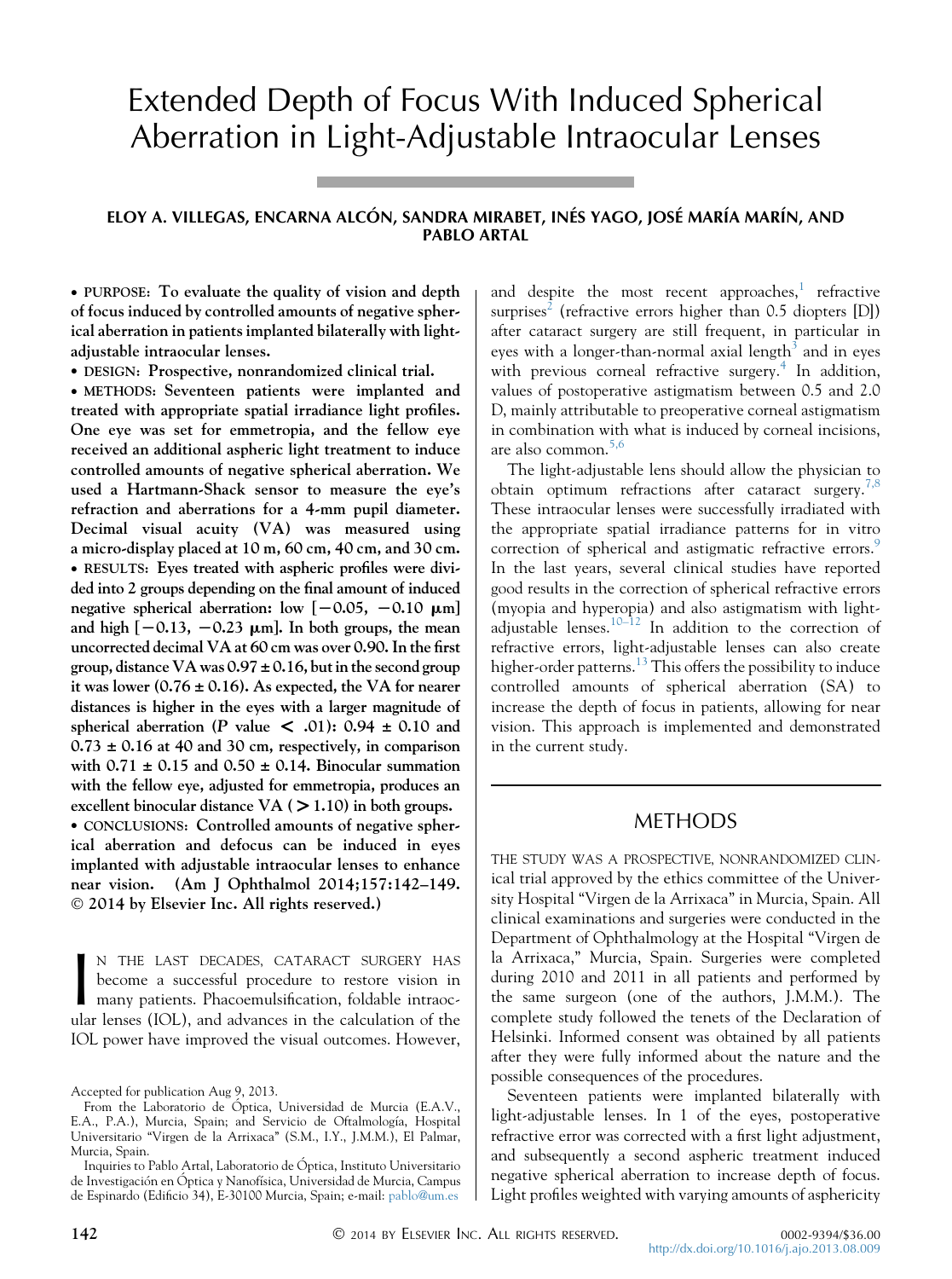



were customized to produce the desired amounts of induced spherical aberration. The fellow dominant eye was treated to achieve emmetropia. The effects of the binocular summation were also evaluated.

 LIGHT-ADJUSTABLE LENSES AND SPATIAL LIGHT INTENSITY PATTERNS: Light-adjustable lenses (Calhoun Vision Inc, Pasadena, California, USA) contain photosensitive silicone molecules that enable noninvasive postoperative change of their shape by irradiation with ultraviolet light. The posterior surface of each lens is molded with a UV-absorbing layer to impart the pseudophakic patient with additional UV protection for the retina during the irradiation treatment procedure.<sup>[8](#page-7-0)</sup>

Defocus and astigmatism of an implanted lightadjustable lens can be changed by the application of the appropriate spatially resolved irradiance profile and energy dose. Once the final desired refractive state in the patient's eye is achieved, it is necessary to consume the remaining, unreacted material in the lens by a photo lock-in process. The light-adjustable lens is irradiated using a digital light delivery system (Carl Zeiss-Meditec, Jena, Germany) described elsewhere. $8$  It consists of a UV light source, projection optics, and control interface built around a standard slit lamp. A pixelated digital mirror device is used to define a specific high-resolution spatial intensity profile to irradiate the light-adjustable lenses. To adjust the eye's refraction, custom intensity profiles to correct myopia, hyperopia, and astigmatism were used. Secondary treatments used aspheric profiles with different weighted

amounts of asphericity to extend depth of focus. Figure 1 shows examples of different spatial irradiance profiles used to adjust refraction (myopia, hyperopia, and astigmatism) and aspheric patterns to change spherical aberration.

 PATIENTS AND SURGICAL PROCEDURE: Light-adjustable lenses were implanted binocularly in 17 subjects. The age of patients ranged between 52 and 79 years old (mean  $65 \pm 9$  years). Initial refractions (mean, SD, and range) before treatments are displayed in [Table 1](#page-2-0). At every visit, the clinical examination included slit-lamp biomicroscopy, intraocular pressure, corneal topography (Atlas; Carl Zeiss-Meditec, Dublin, California, USA), biometry, ocular aberrometry, wavefront-guided refraction, and best-corrected and uncorrected visual acuity. At the preoperative, primary adjustment, and 7-month-postimplantation clinical examinations (see below), ophthalmoscopy and retinal optical coherence tomography were also performed. Owing to the limit in astigmatism correction of light-adjustable lenses in vitro, patients with preoperative corneal astigmatism higher than 2.00 D were not included in the study. The IOL powers were selected based on an internally optimized regression analysis program to obtain a spherical equivalent after surgery near to zero or slightly hyperopic. The IOL powers implanted ranged from 17-25 D.

The light-adjustable lenses were implanted using standard microsurgical techniques for phacoemulsification extracapsular-type cataract extraction. A temporal corneal incision of 2.85 mm was employed. A dispersive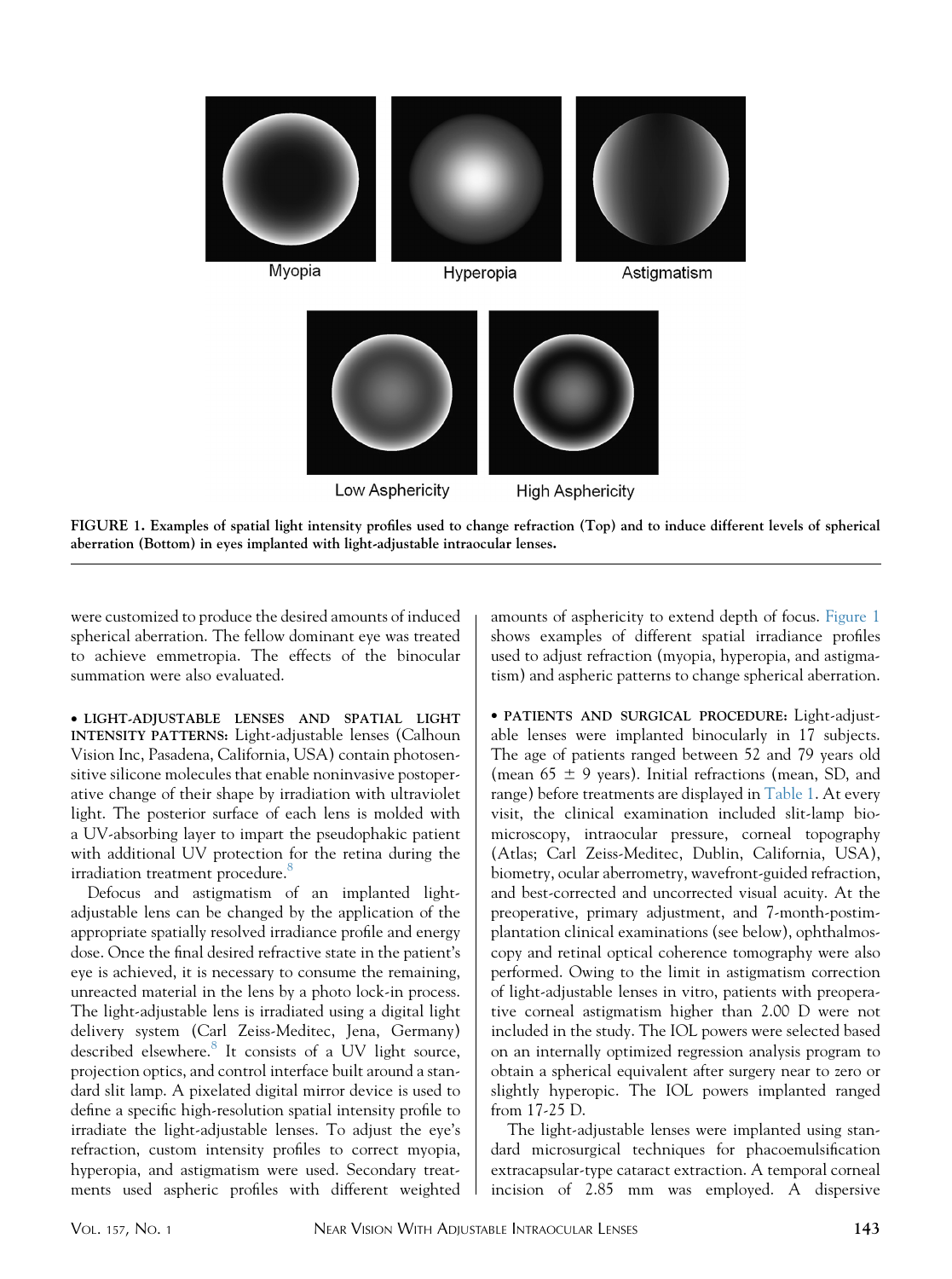<span id="page-2-0"></span>TABLE 1. Manifest Refraction, in Diopters, of Eyes Implanted With Light-Adjustable Intraocular Lenses Before Light Treatments, After All Light Treatments in Eyes Set for Distance Vision (Distance Eyes), and After First Adjustment in Fellow Eyes Treated With Aspheric Profiles in Second Adjustment (Near Eyes); 17 Patients

|                   |                                 | Means $\pm$ SD (Min; Max)              |  |  |
|-------------------|---------------------------------|----------------------------------------|--|--|
|                   | <b>Initial Refraction</b>       | <b>Refraction After All Treatments</b> |  |  |
| Distance eyes     |                                 |                                        |  |  |
| Sphere            | $+0.85 \pm 1.05 (-1.50; +2.25)$ | $-0.05 \pm 0.33 (-0.50; +0.50)$        |  |  |
| Cylinder          | $-0.98 \pm 0.57$ (-2.25; 0)     | $-0.33 \pm 0.26$ (-0.75; 0)            |  |  |
| Equivalent sphere | $+0.36 \pm 0.97 (-2.00; +1.38)$ | $-0.22 \pm 0.38 (-0.75; +0.25)$        |  |  |
|                   | Initial Refraction              | Refraction After First Adjustment      |  |  |
| Near eyes         |                                 |                                        |  |  |
| Sphere            | $+0.68 \pm 0.83 (-0.50; +2.50)$ | $+0.70 \pm 0.42$ (0; +1.25)            |  |  |
| Cylinder          | $-0.92 \pm 0.59$ (-2.00; 0)     | $-0.55 \pm 0.27 (-0.75; 0)$            |  |  |
| Equivalent sphere | $+0.23 \pm 0.73 (-0.88; +1.88)$ | $+0.43 \pm 0.43 (-0.38; +1.00)$        |  |  |

viscoelastic material (Visthesia, Zeiss, Germany, Viscoat 0.5 mL, Alcon Laboratories, Fort Worth, Texas, USA) was introduced into the anterior chamber, and a capsulorrhexis equal to or higher than 5.5 mm was made. Cataract was extracted by stop-and-chop phacoemulsification technique and then cohesive viscoelastic (Healon 10 mg/mL, Abott Laboratories, Abbott Park, Illinois, USA) was also introduced in the anterior chamber. The IOL was introduced in the capsular bag using a lens injector. Residual viscoelastic was aspirated using bimanual technique. The incision was not sutured. A steroidal anti-inflammatory and antibiotic were applied to the eye. The patient was instructed to use UV protective glasses until the second lock-in treatment was completed and the whole process finalized.

 TREATMENT SCHEDULE AND FOLLOW-UP VISITS: Preoperative tests were performed within 15 days prior to surgery. The visit schedule was as follows: first light adjustment: 2 weeks after surgery; second light adjustment, or first lock-in (depends on refraction evaluation): 2-3 days after first adjustment; first or second lock-in: 2-3 days after second adjustment or first lock-in; second lock-in: 2- 3 days after first lock-in; post second lock-in: 7-30 days after second lock-in; 3-month visit: 10-14 weeks after second lock-in; 6-month visit: 22-26 weeks after second lock-in; 1-year visit: 50-54 weeks after second lock-in.

 MEASUREMENTS OF REFRACTION AND SPHERICAL ABERRATION: Wavefront aberrations of the eye were measured using a research prototype near-infrared Hartmann-Shack sensor built in our laboratory<sup>[14](#page-7-0)</sup> and adapted to the clinical environment. This system has more than 220 microlenses for a 5-mm-diameter pupil (the size of each microlens on the eye's pupil is 0.3 mm). The images were recorded in a dark room, allowing a natural pupil diameter larger than 4 mm. To estimate objective refraction, we computed the wave aberration

expressed by Zernike coefficients for 3-mm pupil diameter. Spherical aberration was estimated for a 4-mm pupil diameter. The aberrations for the cornea (from corneal topog-raphy data using a ray-tracing approach<sup>[15](#page-7-0)</sup>) were also determined. By direct subtraction, the wavefront aberration of the implanted light-adjustable lenses was then determined. This is a similar procedure to that previously used to determine the aberrations of the natural crystalline  $lens.$ <sup>[16,17](#page-7-0)</sup>

Objective refractions of whole eye and cornea are calculated from the second-order Zernike coefficients:

$$
S = \frac{-4\sqrt{3}Z4}{r^2} - \frac{C}{2}
$$

$$
C = \frac{-4\sqrt{6}\sqrt{Z3^2 + Z5^2}}{r^2}
$$

$$
Axis = \frac{1}{2}tan^{-1}\left(\frac{Z3}{Z5}\right)
$$

where C, S, and Axis are the cylinder, the sphere, and the cylinder orientation, respectively, of the refraction expressed in sphero-cylindrical form with negative cylinder. Z3, Z4, and Z5 are the standard Zernike coefficient indexes.[18](#page-7-0) From 5 wavefront aberration measurements, the mean values of refractions were calculated with their experimental errors expressed as standard deviations. Average values of objective refraction were obtained with errors below 0.12 D and 10 degrees (for astigmatic axis). From 5 wavefront measurements, the fourth-order spherical aberration (Zernike coefficient Z12) was determined for a pupil diameter of 4 mm before and after every light treatment.

 SUBJECTIVE REFRACTION AND VISUAL ACUITY: Wavefront-guided subjective refraction was also obtained along with each patient's visual acuity. The procedure was as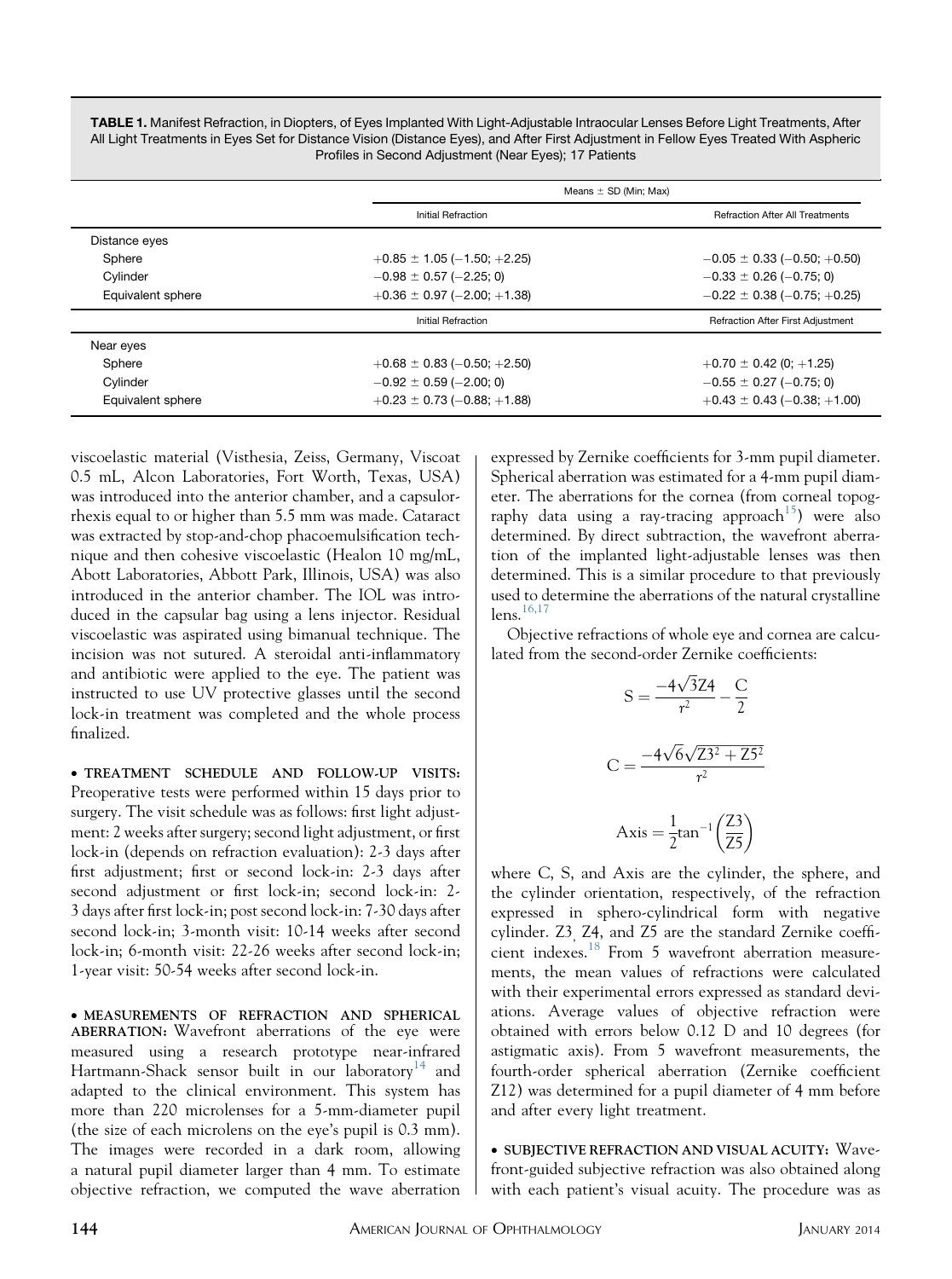<span id="page-3-0"></span>TABLE 2. Manifest Refractions, in Diopters, of Eyes for Near Vision After Second Aspheric Adjustment to Induce Negative SA in Light-Adjustable Intraocular Lenses, and SA, in Microns, Before and After Second Aspheric Adjustment for 4-mm Pupil Diameter

|                                   | Means $\pm$ SD (Min; Max)         |                                               |        |
|-----------------------------------|-----------------------------------|-----------------------------------------------|--------|
|                                   |                                   |                                               |        |
|                                   | Group 1 ( $N = 12$ )              | Intergroup Comparison (P Value <sup>a</sup> ) |        |
| Refraction post-second adjustment |                                   |                                               |        |
| Sphere                            | $-0.77 \pm 0.41 (-1.50; 0)$       | $-1.35 \pm 0.68$ (-2.25; -0.50)               | .04    |
| Cvlinder                          | $-0.63 \pm 0.38 (-1.00; 0)$       | $-0.35 \pm 0.22$ (-0.50; 0)                   | .15    |
| Equivalent sphere                 | $-1.08 \pm 0.37 (-1.75; -0.38)$   | $-1.55 \pm 0.60$ (-2.25; -0.75)               | .07    |
| $SAb$ pre-second adjustment       | $+0.058 \pm 0.037 (+0.02; +0.15)$ | $+0.085 \pm 0.027 (+0.06; +0.12)$             | .20    |
| $SAb$ post-second adjustment      | $-0.083 \pm 0.020$ (-0.10; -0.05) | $-0.192 \pm 0.052$ ( $-0.23$ ; $-0.13$ )      | < .001 |
|                                   |                                   |                                               |        |

Patients are separated into 2 groups depending on the final value of negative spherical aberration present in the eye for near vision. Group 1: final spherical aberration between  $-0.05$  and  $-0.10$   $\mu$ m. Group 2: final spherical aberration between  $-0.13$  and  $-0.23$   $\mu$ m. <sup>a</sup>Bold = statistically significant.

 $b$ SA = spherical aberration (Zernike coefficient Z12), in  $\mu$ m.

TABLE 3. Monocular and Binocular Uncorrected Visual Acuity at All Tested Distances After All Treatments in Patients Implanted With Light-Adjustable Intraocular Lenses

|                  | Mean $\pm$ SD        |                 |                 |                     |                 |                                               |      |           |           |
|------------------|----------------------|-----------------|-----------------|---------------------|-----------------|-----------------------------------------------|------|-----------|-----------|
|                  | Group 1 ( $N = 12$ ) |                 |                 | Group 2 ( $N = 5$ ) |                 | Intergroup Comparison (P Value <sup>a</sup> ) |      |           |           |
| <b>Distances</b> | DE                   | <b>NE</b>       | Binocular       | DE                  | <b>NE</b>       | <b>Binocular</b>                              | DE   | <b>NE</b> | Binocular |
| 30 cm            | $0.35 + 0.10$        | $0.50 \pm 0.14$ | $0.57 \pm 0.10$ | $0.35 \pm 0.12$     | $0.73 \pm 0.16$ | $0.75 + 0.08$                                 | .960 | .009      | .002      |
| 40 cm            | $0.50 + 0.10$        | $0.71 \pm 0.15$ | $0.80 \pm 0.11$ | $0.50 \pm 0.24$     | $0.94 + 0.10$   | $1.00 + 0.09$                                 | .990 | .007      | .002      |
| 60 cm            | $0.74 + 0.14$        | $0.98 \pm 0.19$ | $1.05 \pm 0.17$ | $0.79 \pm 0.26$     | $0.95 \pm 0.16$ | $1.07 + 0.13$                                 | .620 | .810      | .850      |
| Far (10 m)       | $1.11 \pm 0.21$      | $0.97 \pm 0.16$ | $1.14 \pm 0.23$ | $1.13 \pm 0.14$     | $0.76 + 0.16$   | $1.19 + 0.08$                                 | .840 | .030      | .640      |

In all patients, 1 eye is set for distance vision and the fellow eye for near vision depending on final negative spherical aberration induced by an aspheric light treatment. Patients are separated into 2 groups depending on the final value of negative spherical aberration present in the eye for near vision. Group 1: final spherical aberration between -0.05 and -0.10  $\mu$ m. Group 2: final spherical aberration between -0.13 and -0.23  $\mu$ m.  $DE = eye$  for distance vision,  $NE = eye$  for near vision with negative spherical aberration.

<sup>a</sup>Bold = statistically significant.

follows: objective refraction measured with the wavefront sensor was entered into a standard phoropter rounded to the nearer value in steps of 0.25 D. A computer monitor with an average luminance of 100  $\text{cd/m}^2$  was placed at a distance of 10 m from the subject. The tumbling E letter size was reduced (in steps of 0.09 arc-min) up to the smallest letter that the subject could see. Defocus values of each subject's refraction were optimized in steps of 0.25 D to obtain the highest visual acuity (VA). The optimum subjective focus is usually around 0.50-0.75 D lower than the objective one because of the chromatic shift from the infrared wavefront sensor to the visible spectrum of the monitor. Corrected and uncorrected VA was measured and expressed in decimal units (ie, inverse of the minimum angle of resolution, 1/MAR) for distance vision. Uncorrected VA was also measured for intermediate distance of 60 cm and for near distances of 40 and 30 cm, using a micro-display placed at the appropriate distances. VA measurements were taken both monocularly and binocularly. Although in many clinical studies VA is

expressed in logarithm of the minimal angle of resolution (logMAR), we used here decimal units (1/MAR) because it is more intuitive to relate the enhancement in VA with lower values of refractive errors, and in addition the relationship with logMAR is nearly linear in the interval of our VA results, between 0.35 and 1.10.

 LIGHT TREATMENT PROCEDURE: One eye was adjusted to correct the patients' postoperative refractive errors. Two light treatments were applied in the fellow eye to set the refraction and to induce negative values of spherical aberration. In the first adjustment, we used the adequate profile to both reduce the astigmatism and reach a value of spherical equivalent of around  $+0.50$  D. The slight amount of residual hyperopia after the first adjustment was preferred to precompensate for the myopic shift produced by the aspheric profiles. In the second adjustment, we selected the appropriate aspheric profile to optimize the spherical aberration to the visual needs of patients for different viewing distances.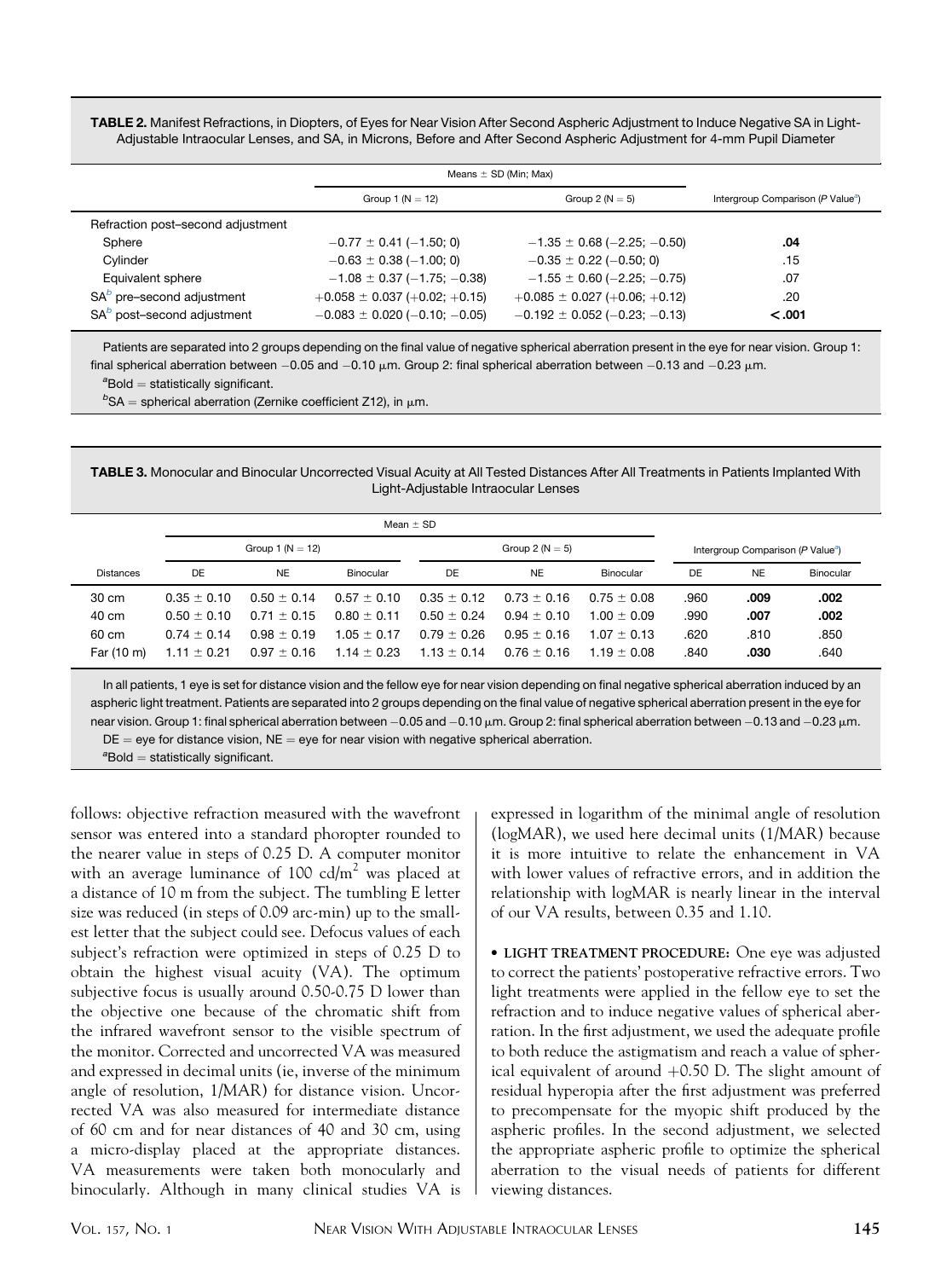#### RESULTS

 REFRACTION AND SPHERICAL ABERRATION AFTER TREATMENTS: [Table 1](#page-2-0) shows the refractive results for all patients' eyes before treatments, and after all treatments in those eyes set for distance and after first treatment in the eyes set for near vision. The uncorrected visual acuity (UCVA) in the eyes set for distance was found to be  $\geq$ 0.9, for all cases. In the fellow eye set for near vision, after the first adjustment the equivalent sphere was around  $+0.50$  D as targeted. The final refraction and visual acuity results after aspheric light adjustment depend on the magnitude of the induced amount of spherical aberration. [Table 2](#page-3-0) shows refraction and spherical aberration data for 4 mm pupil in 2 groups of patients selected based on the amount of induced asphericity. Prior to the aspheric adjustment, the eye's spherical aberration was positive,  $19^9$  $19^9$  ranging from  $+0.02$  to  $+0.15$  µm in all subjects. Taking into account these previous values of spherical aberration, we selected the appropriate aspheric profile to customize the final net value. In Group 1 (12 patients), our aim was to increase depth of focus while maintaining a good distance VA. In this case, spherical aberration was changed from  $+0.06$  to  $-0.08$  µm on average, the final values ranging from  $-0.10$  to  $-0.05$  µm. Group 2 (5 patients) included patients requesting improved near vision. In this group, spherical aberration was modified on average from  $+0.09$  to  $-0.19$  µm, with a range between  $-0.23$ and  $-0.13$  µm. [Table 2](#page-3-0) shows the statistical differences (P value from t test) between both groups. The mean values of spherical aberration prior to the aspheric treatment were  $+0.06$  and  $+0.09$   $\mu$ m for Group 1 and 2, respectively, but they are not statistically different (P value  $= .20$ ). As expected, the spherical aberration after the aspheric treatment is significantly different in these groups ( $P$  value  $\lt$ .01). After the aspheric treatments, patients were myopic, around  $-1.00$  and  $-1.50$  D for each group. The increment of depth of focus with induced spherical aberration extends the refractive range with a similar acuity, so it is usually more difficult to select the defocus value yielding the highest VA. For this reason, we find a variability in the spherical equivalent values in both groups (P value  $= .07$ ), from  $-1.75$  to  $-0.38$  D and  $-2.25$  to  $-0.75$  D.

 VISUAL ACUITY FOR DIFFERENT VIEWING DISTANCES: [Table 3](#page-3-0) and Figures 2 and [3](#page-5-0) show both the monocular and binocular UCVA after all treatments were completed for Groups 1 and 2. As expected, in both groups (P value > .6) the eyes adjusted for emmetropia at distance vision have a good VA at 10 meters, on average >1.10, but VA decreases quickly at the near viewing distances. The monocular visual acuities of eyes with lower induced negative spherical aberration (Group 1) are good for far and intermediate distances, around 1.00 (Jaeger value  $[J(1+),$ but decreases to  $0.71$  ( $12$ ) at  $40$  cm and to  $0.50$  ( $13$ ) at 30 cm. In eyes with a higher amount of induced negative



FIGURE 2. Average values of monocular and binocular uncorrected visual acuity at different distances in Group 1 of patients implanted with light-adjustable intraocular lenses. In Group 1 (12 patients), 1 eye is set for distance vision (far eye) and the fellow eye (aspheric eye) is set to obtain low values of negative ocular spherical aberration (Zernike coefficient Z12), between  $-0.10$ and  $-0.05$  µm for 4-mm pupil diameter. This would improve intermediate and near vision. Error bars are the standard deviation from individual measurements. Visual acuity is expressed in decimal units with the equivalent Jaeger (J) for some selected values.

spherical aberration (Group 2), the behavior is different. At intermediate distance (60 cm) VA was 0.95 (J1+) (P value  $= .81$ ), and for nearer distances (eg, 40 and 30 cm), VA was 0.94 (J1+) and 0.73 (J2), respectively (P value  $<$ .01). However, there was a reduction of VA at distance: 0.76 (P value  $<$  .01). [Figure 4](#page-5-0) shows the differences between both groups of eyes treated with different, targeted amounts of negative spherical aberration. In all patients, binocular summation slightly improves the binocular VA, between 0.02 and 0.09, with respect to the best monocular data. In Group 2, the combination of both eyes gives a binocular VA equal or higher than  $1.0$  (J1+) for all distances except at 30 cm, where VA is 0.75 (J2–J1). In Group 1, smaller amounts of negative spherical aberration produce binocular VAs at 40 cm of 0.80 (J1) and 0.57 (J3) at 30 cm. [Figure 5](#page-5-0) directly compares the binocular VA in both groups, showing higher VA at closer distances, 40 and 30 cm, in the eyes with larger induced negative spherical aberration  $(P$  value  $< .01$ ).

## DISCUSSION

AS EXPECTED, OUR RESULTS SHOW A SIGNIFICANT increase of depth of focus after the induction of negative spherical aberration. Furthermore, light-adjustable lenses allow customizing of the values of spherical aberration depending on the specific needs of each patient. We can enhance near VA by increasing the amount of negative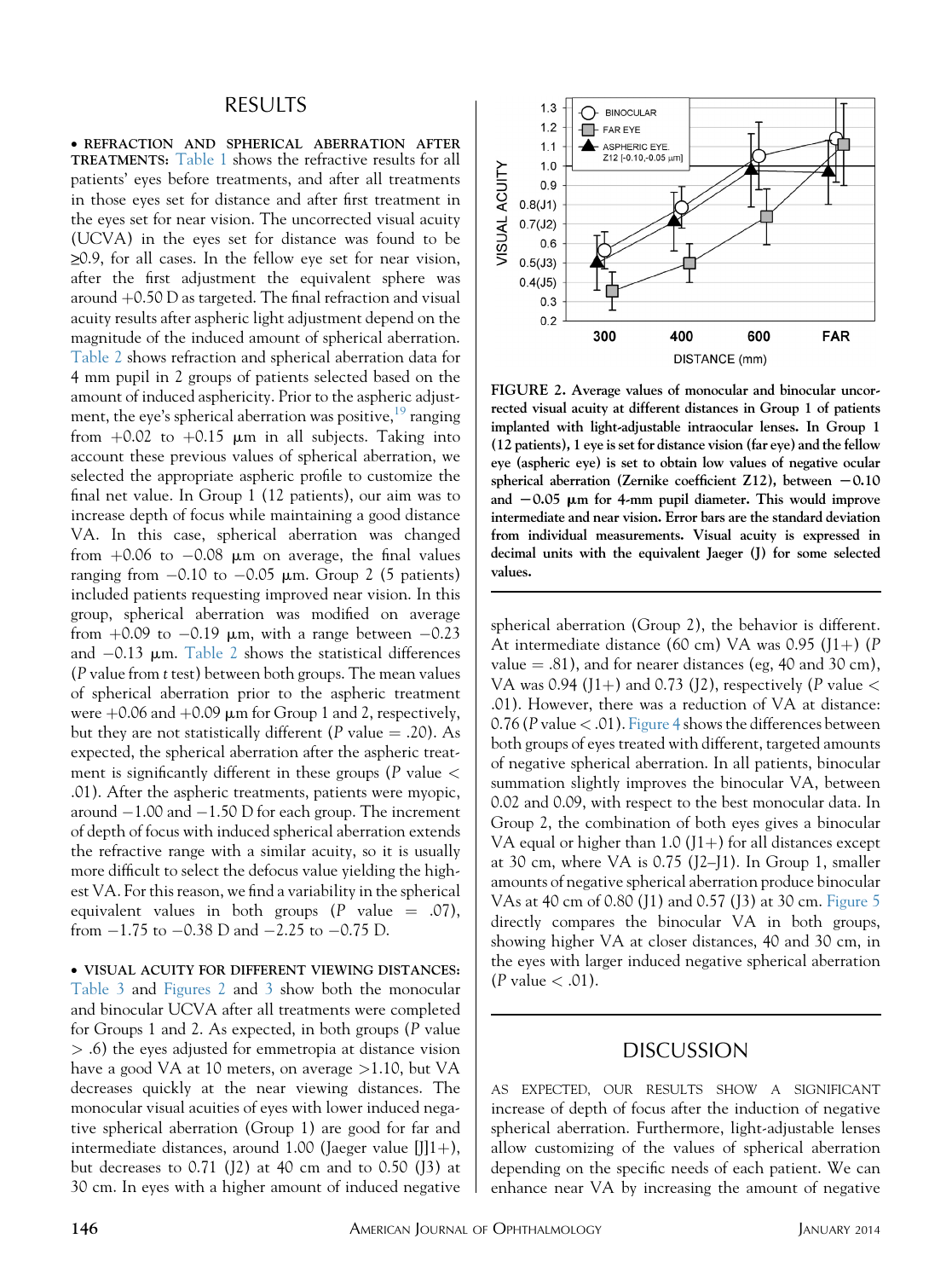<span id="page-5-0"></span>

FIGURE 3. Average values of monocular and binocular uncorrected visual acuity at different distances in the Group 2 of patients implanted with light-adjustable intraocular lenses. In Group 2 (5 patients), 1 eye is set for distance vision (far eye) and the fellow eye (aspheric eye) is set to obtain high values of negative ocular spherical aberration (Z12), between  $-0.23$ and  $-0.13$  microns for 4-mm pupil diameter. This would improve intermediate and near vision. Error bars are the standard deviation from individual measurements. Visual acuity is expressed in decimal units with the equivalent Jaeger value (J) for some selected values.



FIGURE 4. Comparison of monocular uncorrected visual acuity of eyes set with aspheric adjustments (aspheric eye) to get low, between  $-0.10$  and  $-0.05$   $\mu$ m (referred to as Group 1 in the text), and high, between  $-0.23$  and  $-0.13$   $\mu$ m (Group 2), values of ocular spherical aberration (Z12). Visual acuity is expressed in decimal units with the equivalent Jaeger value (J) for some selected values.

SA, although at the cost of a degradation in distance VA. This approach provides a better solution as compared with pure standard monovision. Hayashi and associates<sup>20</sup> studied the monocular and binocular VA in pseudophakic patients with monovision for different amounts of anisometropia. Their results show a near VA around J2 at 40 cm for



FIGURE 5. Comparison of binocular uncorrected visual acuity of Groups 1 and 2 of patients implanted with light-adjustable intraocular lenses. In both groups, 1 eye is set for distance vision, but in Group 1 the fellow eye is set to obtain low values of negative ocular spherical aberration (Z12), between  $-0.10$ and  $-0.05$  µm, and in Group 2 the fellow eye is set to obtain higher values of ocular spherical aberration, between  $-0.23$ and  $-0.13$  mm. Visual acuity is expressed in decimal units with the equivalent Jaeger value (J) for some selected values.

additions between 1.0 and 1.5 D, similar to our outcomes in patients with low values of SA. However, distance VA in these eyes with pure myopia decreases below 0.5 while in eyes with low amounts of spherical aberration it remains over 0.9. Eyes with 2.0 D of myopia have VA around J1 at 40 cm, but distance VA falls below 0.3, while in eyes with high values of spherical aberration the VA at 40 cm is better than J1 and at 10 m ranges between 0.6 and 0.9.

Although both positive and negative spherical aberration increases depth focus, we have chosen in this study to provide the eye with a net final negative spherical aberration. This provides a better performance in combination with small myopic defocus errors that can be common within our procedure.

The induction of spherical aberration could add thirdorder aberrations, such as coma, that could also contribute to extend depth of focus. Although centration of the light treatments was controlled during the process, we have also studied the induction of third-order aberrations induced by aspheric profiles. [Figure 6](#page-6-0) shows the difference between the root mean square (RMS) for third-order aberrations before aspheric adjustments and after all light treatments as a function of the amount of induced spherical aberration. In most cases, there was an increment in the magnitude of third-order aberrations, which could be produced by the typical decentration of the IOL with respect to the natural pupil.<sup>[21](#page-7-0)</sup> However, we did not find a significant correlation ( $\tilde{R}^2 = 0.05$ ) between the induced SA and third-order aberrations. This suggests that the main contribution to the measured extended depth of focus was the induced spherical aberration.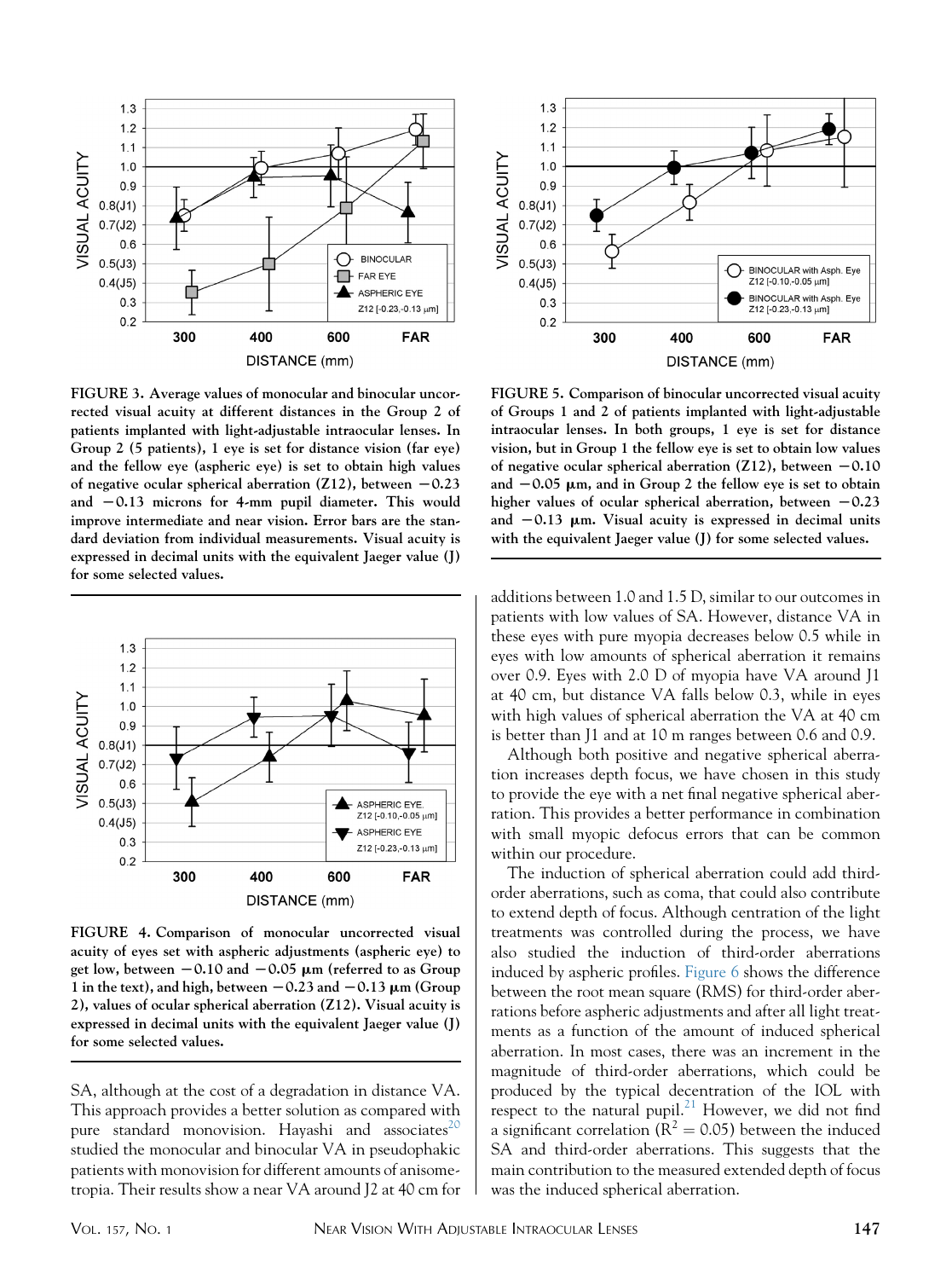<span id="page-6-0"></span>

FIGURE 6. Relationship between the induced spherical aberration (Z12) and the root mean square (RMS) of third-order aberrations after all light treatments are completed. Different symbols refer to the 2 considered groups of patients: Group 1 for eyes with low values of negative spherical aberration, between  $-0.10$  and  $-0.05$  µm, and Group 2 for eyes with higher values, between  $-0.23$  and  $-0.13$   $\mu$ m.

In addition, induced astigmatism after cataract surgery has been also suggested to increase depth of focus at the cost of a reduced vision at distance.<sup>[22](#page-7-0)</sup> In our study, owing to the nature of the adjustable lens technology, cylinder errors were reasonably well corrected and randomly distributed among the patients. Figure 7 shows the positive cylinder values after adjustment and lock-in treatments in each patient in a polar representation. Since there are no differences, either in values or in orientation, in astigmatism between both groups, the reported depth of focus is consistent with that mainly produced by the induced spherical aberration.

Another important advantage of this approach using light-adjustable lenses is the possibility of full customization of the induced SA. One option will be to decide in advance for each patient the desired value of spherical aberration for a compromise of vision at all distances. This can be achieved using instruments based on adaptive optics vision analyzers.  $23,24$ 

In conclusion, we demonstrated that light-adjustable intraocular lenses can be successfully used to induce targeted amounts of negative spherical aberration to



FIGURE 7. Distribution of positive cylinder (magnitude and axis) after light treatments in all patients. Different symbols refer to the 2 considered groups: Group 1 for eyes with low values of negative spherical aberration, between  $-0.10$ and  $-0.05$   $\mu$ m, and Group 2 for eyes with higher values, between  $-0.23$  and  $-0.13$   $\mu$ m.

increase a patient's depth of focus. Refraction and spherical aberration should be carefully measured previously to select the optimum light profiles to obtain a vision quality customized at all distances. Small values of negative spherical aberration (ie,  $-0.05$  to  $-0.10$   $\mu$ m) maintain good visual quality for far and intermediate distances, but visual acuity decreases at very close distances. Higher values of negative SA (ie,  $-0.13$  to  $-0.23$   $\mu$ m) improve near vision but deteriorate far vision. In this way, customized vision for a patient's different viewing requirements can be achieved.

The binocular combination of 1 eye with negative spherical aberration and the other eye adjusted for distance-emmetropia guarantees excellent vision quality for far and intermediate distances, with VA at closer distances dependent on the magnitude of induced asphericity. Although binocular summation slightly improves vision quality at all distances, large amounts of negative spherical aberration in 1 of the eyes increases the binocular rivalry and the possibility of suppression. Further studies are being conducted to predict in advance the best vision quality to customize the amounts of induced spherical aberration and the different binocular combinations for each patient.

ALL AUTHORS HAVE COMPLETED AND SUBMITTED THE ICMJE FORM FOR DISCLOSURE OF POTENTIAL CONFLICTS OF INTEREST. Financial disclosures are as follows: funding by Calhoun Vision: E. Villegas, E. Alcón, S. Mirabet, I. Yago, J.M. Marín, P. Artal; consulting, Calhoun Vision: P. Artal. This work was supported by the Ministerio de Ciencia e Innovación, Spain (grants FIS2010-14926 and CSD2007-00013) and Fundación Séneca (Region de Murcia, Spain), grant 4524/GERM/06 and Calhoun Vision (Pasadena, California, USA). Contributions of authors: design of the study (P.A.); collection, management, analysis, and interpretation of the data (E.V., E.A., S.M., I.Y., J.M., P.A.); and preparation, review, and approval of the manuscript (E.V., E.A., S.M., I.Y., J.M., P.A.).